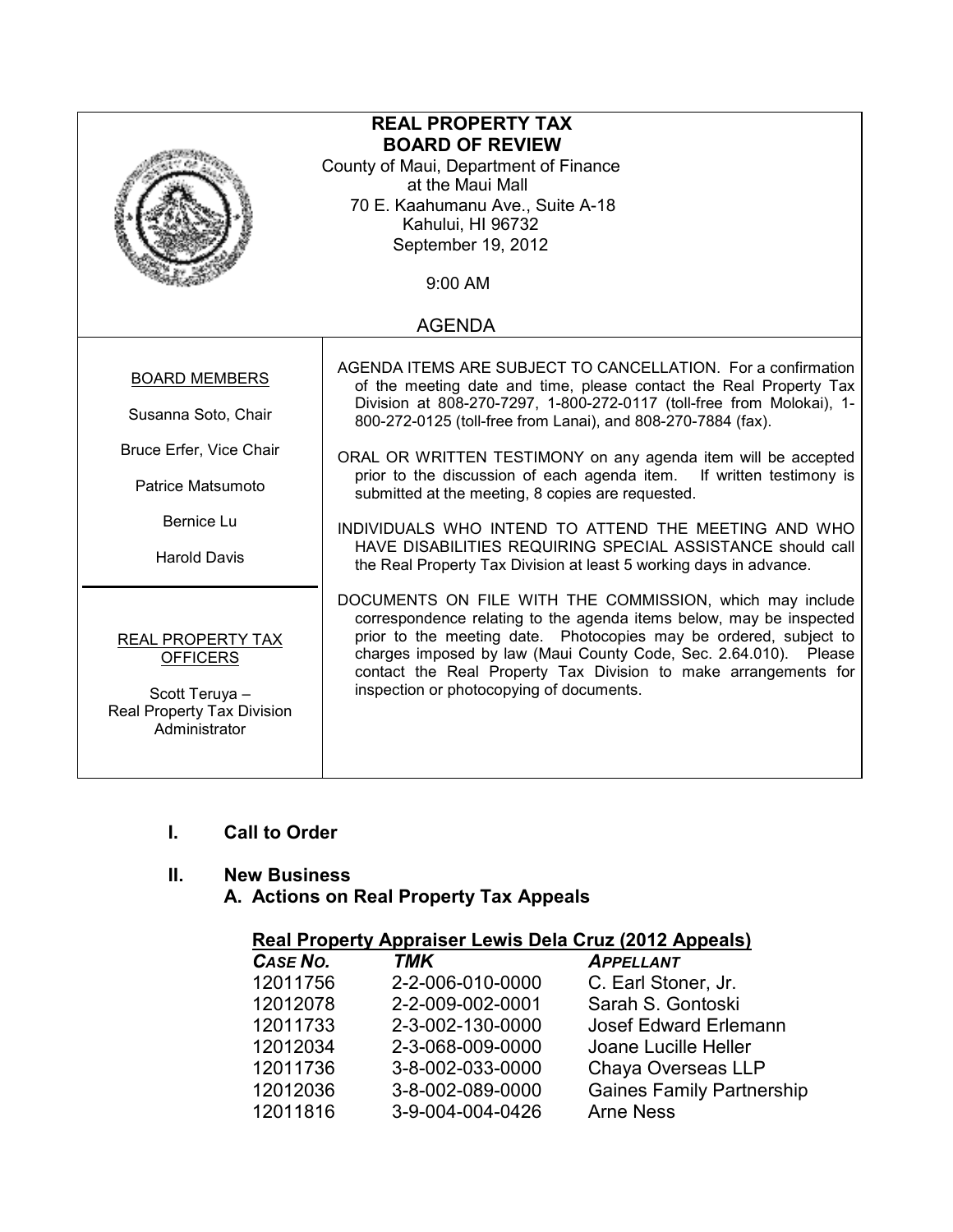### Real Property Appraiser Joshua Poouahi (2012 Appeals)

| CASE NO. | TMK              | <b>APPELLANT</b>               |
|----------|------------------|--------------------------------|
| 12012077 | 4-2-003-023-0000 | Malaga Family Living Trust     |
| 12012244 | 4-3-003-015-0012 | Birendra/Frances Jayswal Trust |

### Real Property Appraiser Scott Wells (2012 Appeal)

| CASE NO. | TMK              | <b>APPELLANT</b>   |
|----------|------------------|--------------------|
| 12011993 | 2-9-007-031-0000 | Letica Corporation |

#### Real Property Appraiser Kari Stockwell (2012 Appeal)

| CASE NO. | TMK              | <b>APPELLANT</b>          |
|----------|------------------|---------------------------|
| 12011791 | 4-2-004-024-0000 | Ty Management Corporation |

### Real Property Appraiser Joy Makua (2012 Appeals)

| CASE NO. | TMK              | <b>APPELLANT</b>                  |
|----------|------------------|-----------------------------------|
| 12012119 | 2-1-007-003-0000 | Kingo-Ya Makena Co., LLC          |
| 12012048 | 2-1-008-067-0000 | Wailea Beach Resort & Residences  |
| 12012052 | 2-1-008-067-0000 | Wailea Beach Resort & Residences  |
| 12011741 | 2-1-008-127-0000 | A & B Wailea LLC                  |
| 12011745 | 2-1-008-145-0000 | A & B Wailea LLC                  |
| 12011801 | 4-6-008-002-0000 | <b>McDougall Properties I LLC</b> |
| 12012067 | 4-6-008-005-0000 | Whaler's Wharf Ltd                |
| 12012042 | 4-6-009-056-0000 | BOH, Takashi Yamafuji Trust       |
| 12012045 | 4-6-009-060-0000 | BOH, Takashi Yamafuji Trust       |
| 12012007 | 5-2-029-053-0000 | <b>James Fred Gartland</b>        |

#### Real Property Appraiser Wes Yoshioka (2012 Appeals)

| CASE NO. | TMK              | <b>APPELLANT</b>            |
|----------|------------------|-----------------------------|
| 12012018 | 1-5-004-010-0000 | Barbara Marie Mckenzie      |
| 12012101 | 1-6-008-015-0000 | Mary P. Thomas Revoc Trust  |
| 12012218 | 5-1-004-026-0000 | <b>Spencer James Bevill</b> |
| 12012122 | 5-1-006-032-0000 | <b>Spencer James Bevill</b> |
| 12012131 | 5-1-009-001-0000 | <b>Pacific Rim Trust</b>    |
| 12012073 | 5-6-011-032-0000 | James W Austin Trust        |

### Real Property Appraiser Kyle Shimizu (2012 Appeals)

| Case No. | TMK              | <b>APPELLANT</b>         |
|----------|------------------|--------------------------|
| 12011810 | 3-2-011-075-0000 | Wade Ryan Bortz          |
| 12011680 | 3-4-028-027-0000 | Esther Domingo Juan      |
| 12011829 | 3-5-001-001-0000 | <b>Lederman Brothers</b> |

### Real Property Appraiser Grant Nakama (2012 Appeals)

| CASE NO. | TMK              | <b>APPELLANT</b>                  |
|----------|------------------|-----------------------------------|
| 12011688 | 3-8-014-004-0054 | <b>Long Family Trust</b>          |
| 12012069 | 3-9-011-034-0000 | <b>Kit Carlan</b>                 |
| 12012071 | 3-9-036-051-0000 | <b>Theodore Van Gelder</b>        |
| 12011779 | 3-9-050-013-0000 | William & Bea Buchan Living Trust |
| 12011712 | 4-4-008-022-0205 | Loch V LLC                        |